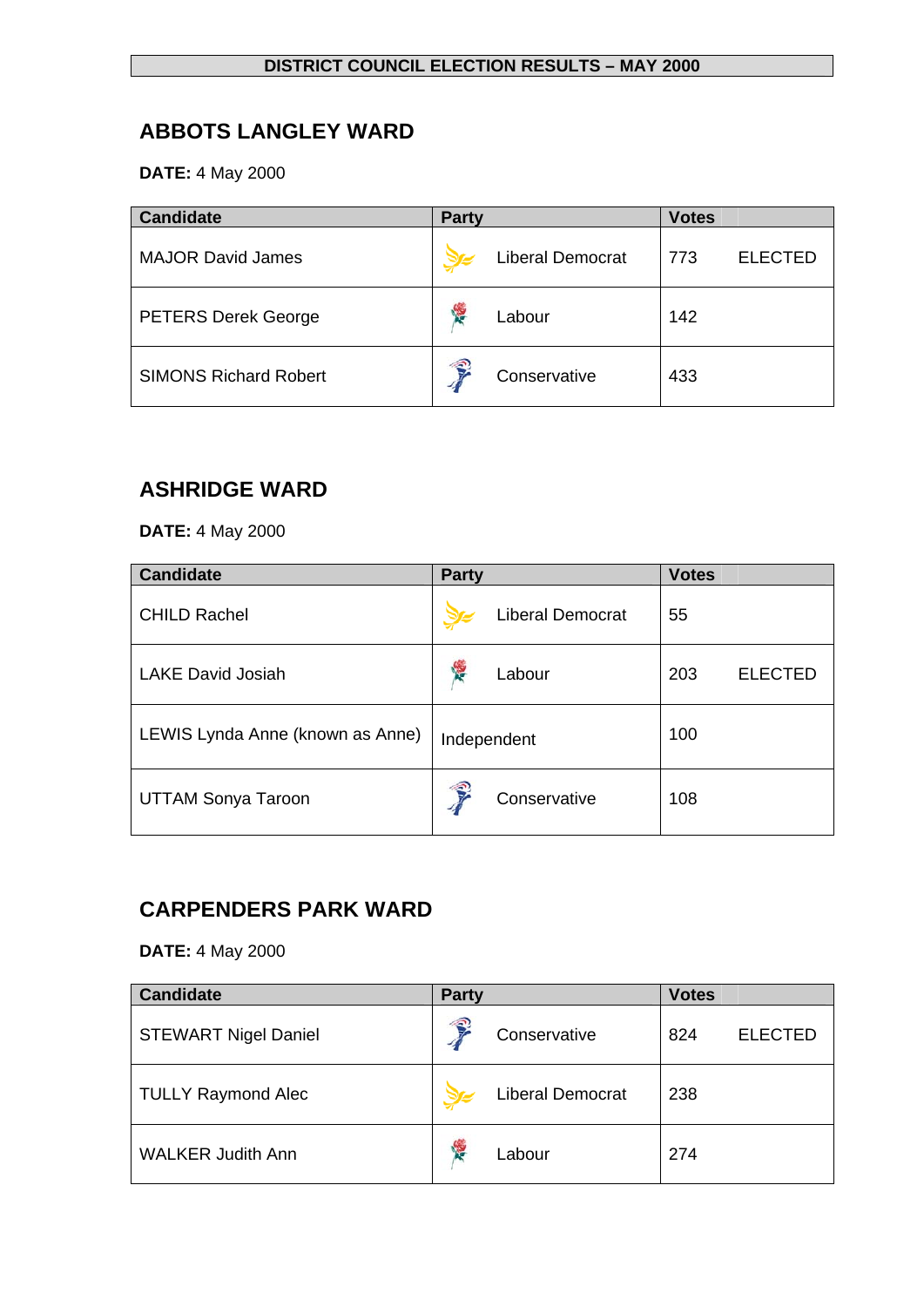# **CHORLEYWOOD EAST WARD**

**DATE:** 4 May 2000

| <b>Candidate</b>              | <b>Party</b> |                         | <b>Votes</b> |                |
|-------------------------------|--------------|-------------------------|--------------|----------------|
| <b>ELLIS John Malcolm</b>     | ∕€           | Conservative            | 680          | <b>ELECTED</b> |
| <b>VENNER Timothy Michael</b> |              | <b>Liberal Democrat</b> | 377          |                |

## **CHORLEYWOOD WEST WARD**

**DATE:** 4 May 2000

| <b>Candidate</b>          | <b>Party</b> |                         | <b>Votes</b> |                |
|---------------------------|--------------|-------------------------|--------------|----------------|
| <b>DAVIES Harry</b>       |              | <b>Liberal Democrat</b> | 1,244        | <b>ELECTED</b> |
| <b>WORRALL Jacqueline</b> | €            | Conservative            | 626          |                |

# **CROXLEY GREEN WARD**

| <b>Candidate</b>            | <b>Party</b> |                         | <b>Votes</b> |                |
|-----------------------------|--------------|-------------------------|--------------|----------------|
| <b>DENMAN Graham Ronald</b> | €            | Conservative            | 611          |                |
| <b>MILLS Janice Edna</b>    |              | <b>Liberal Democrat</b> | 847          | <b>ELECTED</b> |
| <b>VINALL Jane</b>          | <b>RE</b>    | Labour                  | 155          |                |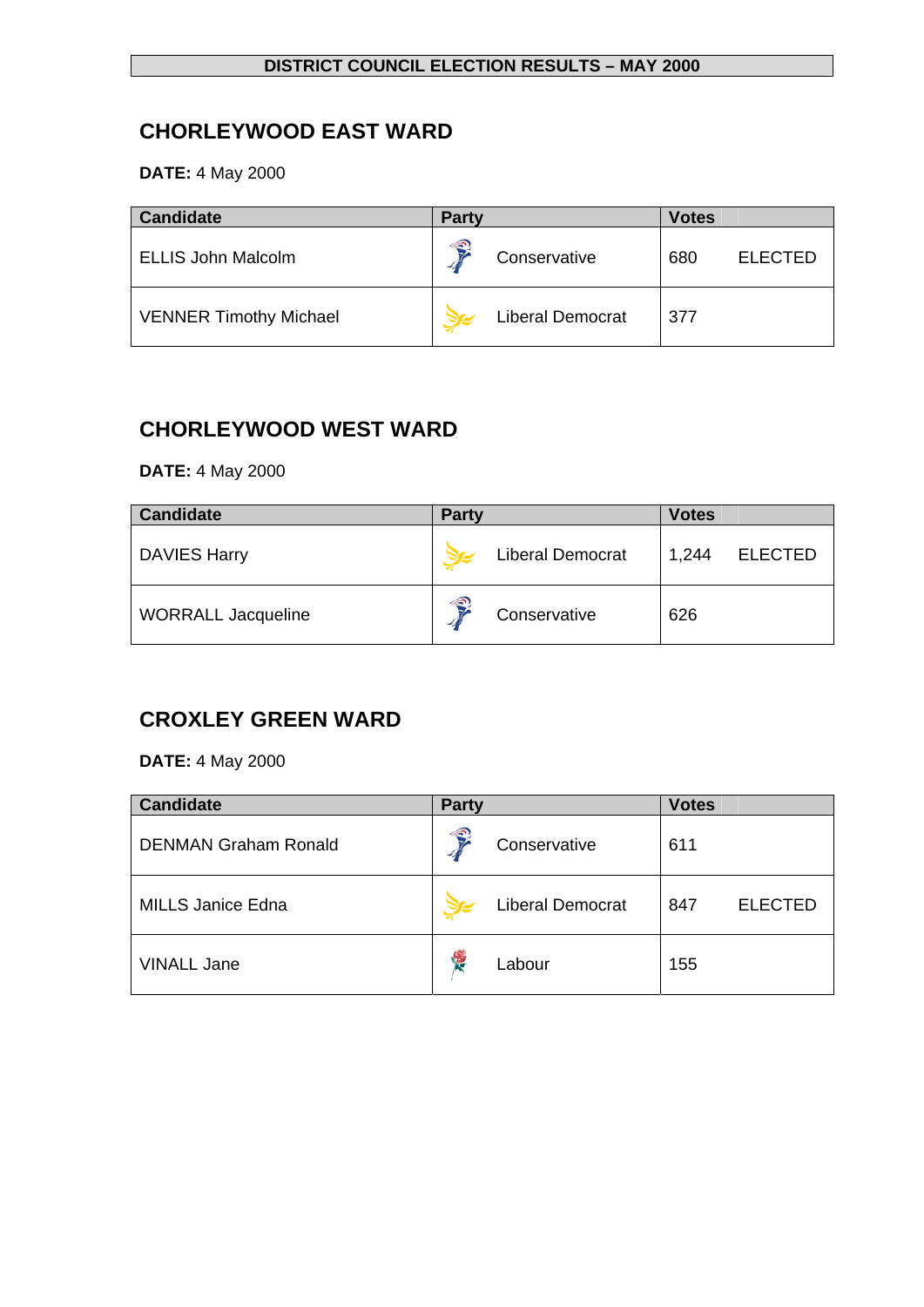## **HAYLING WARD**

**DATE:** 4 May 2000

| <b>Candidate</b>             | <b>Party</b>     |                         | <b>Votes</b> |                |
|------------------------------|------------------|-------------------------|--------------|----------------|
| <b>ABRAHAM Glyn Mederick</b> | <b>September</b> | Labour                  | 244          | <b>ELECTED</b> |
| <b>ADAMS Sheila Kathleen</b> |                  | <b>Liberal Democrat</b> | 81           |                |
| <b>DENMAN, Fiona Suzanne</b> | €                | Conservative            | 112          |                |

# **LANGLEYBURY WARD**

**DATE:** 4 May 2000

| <b>Candidate</b>                        | <b>Party</b> |                         | <b>Votes</b> |                |
|-----------------------------------------|--------------|-------------------------|--------------|----------------|
| COX Joanne Victoria                     | 怪            | Labour                  | 241          |                |
| <b>ROSE Jane</b>                        | €            | Conservative            | 192          |                |
| <b>WHATELY-SMITH Christopher Andrew</b> |              | <b>Liberal Democrat</b> | 727          | <b>ELECTED</b> |

# **LEAVESDEN WARD**

| <b>Candidate</b>                         | <b>Party</b> |                         | <b>Votes</b> |                |
|------------------------------------------|--------------|-------------------------|--------------|----------------|
| <b>AYRTON John</b>                       |              | <b>Liberal Democrat</b> | 822          | <b>ELECTED</b> |
| <b>BOND Christopher</b>                  |              | Conservative            | 170          |                |
| GILES-MEDHURST Stephen Bernard<br>Albert |              | <b>Liberal Democrat</b> | 777          | <b>ELECTED</b> |
| <b>ROBB James Frederick</b>              | <b>RE</b>    | Labour                  | 126          |                |
| <b>SCIVILLE Clarence Gordon</b>          |              | Conservative            | 144          |                |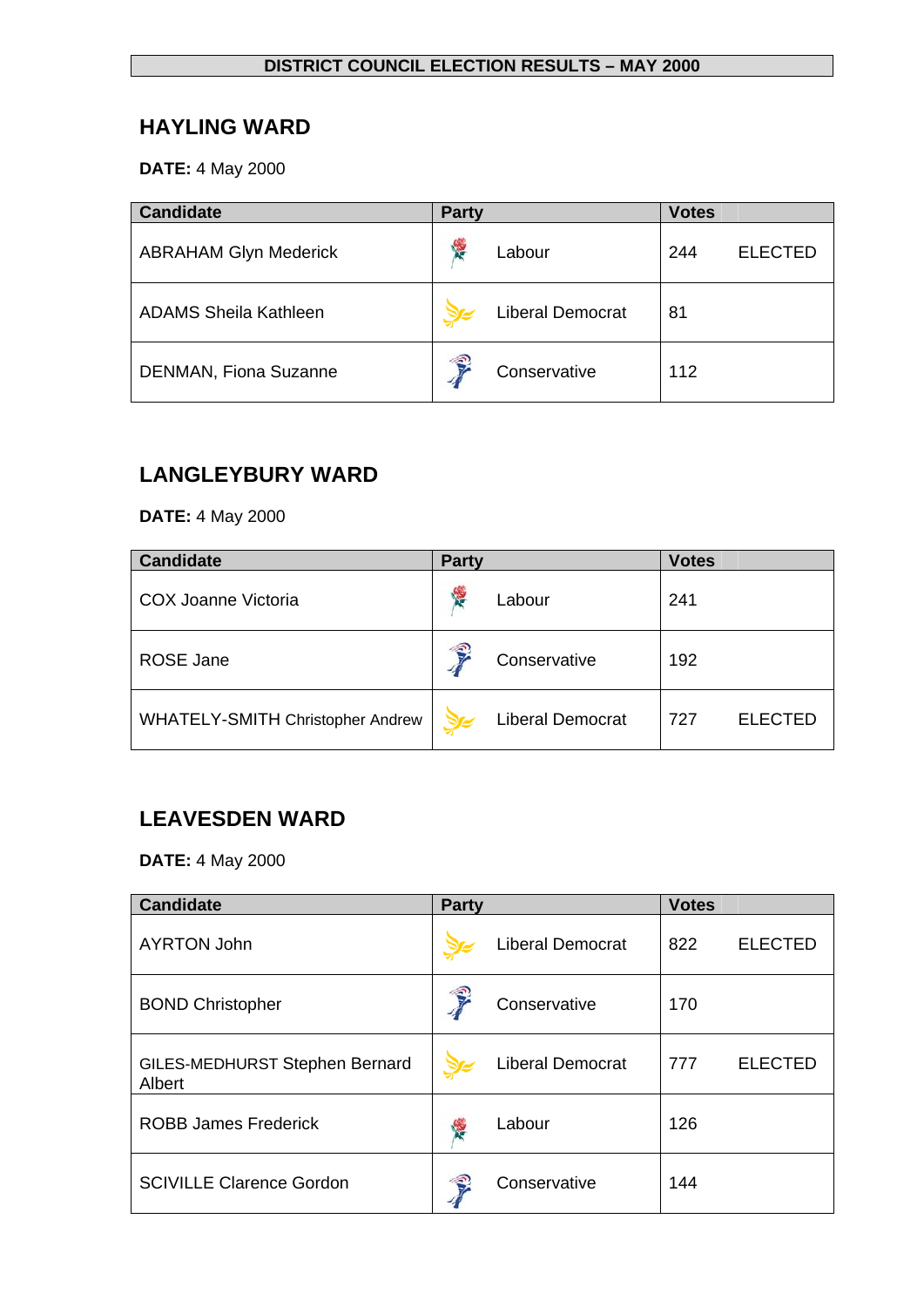# **MAPLE CROSS & MILL END WARD**

**DATE:** 4 May 2000

| <b>Candidate</b>                     | <b>Party</b>            | <b>Votes</b>          |
|--------------------------------------|-------------------------|-----------------------|
| <b>CHAPMAN Dorothy Lynette Lydia</b> | €<br>Conservative       | 309                   |
| <b>HENLEY Donald Edward</b>          | Independent             | 229                   |
| <b>RHODIE Vivian Lilian</b>          | 樱<br>Labour             | 115                   |
| <b>WAKELING Peter Bradfield</b>      | <b>Liberal Democrat</b> | 599<br><b>ELECTED</b> |

# **MOOR PARK & EASTBURY WARD**

**DATE:** 4 May 2000

| <b>Candidate</b>                        | <b>Party</b>       |                         | <b>Votes</b> |                |
|-----------------------------------------|--------------------|-------------------------|--------------|----------------|
| <b>ASQUITH Jeremy Edmund</b><br>Campion |                    | <b>Liberal Democrat</b> | 262          |                |
| <b>MEDIRATTA Amrit Lal</b>              | $\hat{\mathbf{S}}$ | Conservative            | 1,028        | <b>ELECTED</b> |

## **NORTHWICK WARD**

| <b>Candidate</b>              | <b>Party</b>            | <b>Votes</b>          |
|-------------------------------|-------------------------|-----------------------|
| <b>BENATAR David Bruce</b>    | €<br>Conservative       | 156                   |
| <b>MAHER John Michael</b>     | <b>Liberal Democrat</b> | 115                   |
| <b>TIPPEN Leonard Bertram</b> | Labour                  | <b>ELECTED</b><br>287 |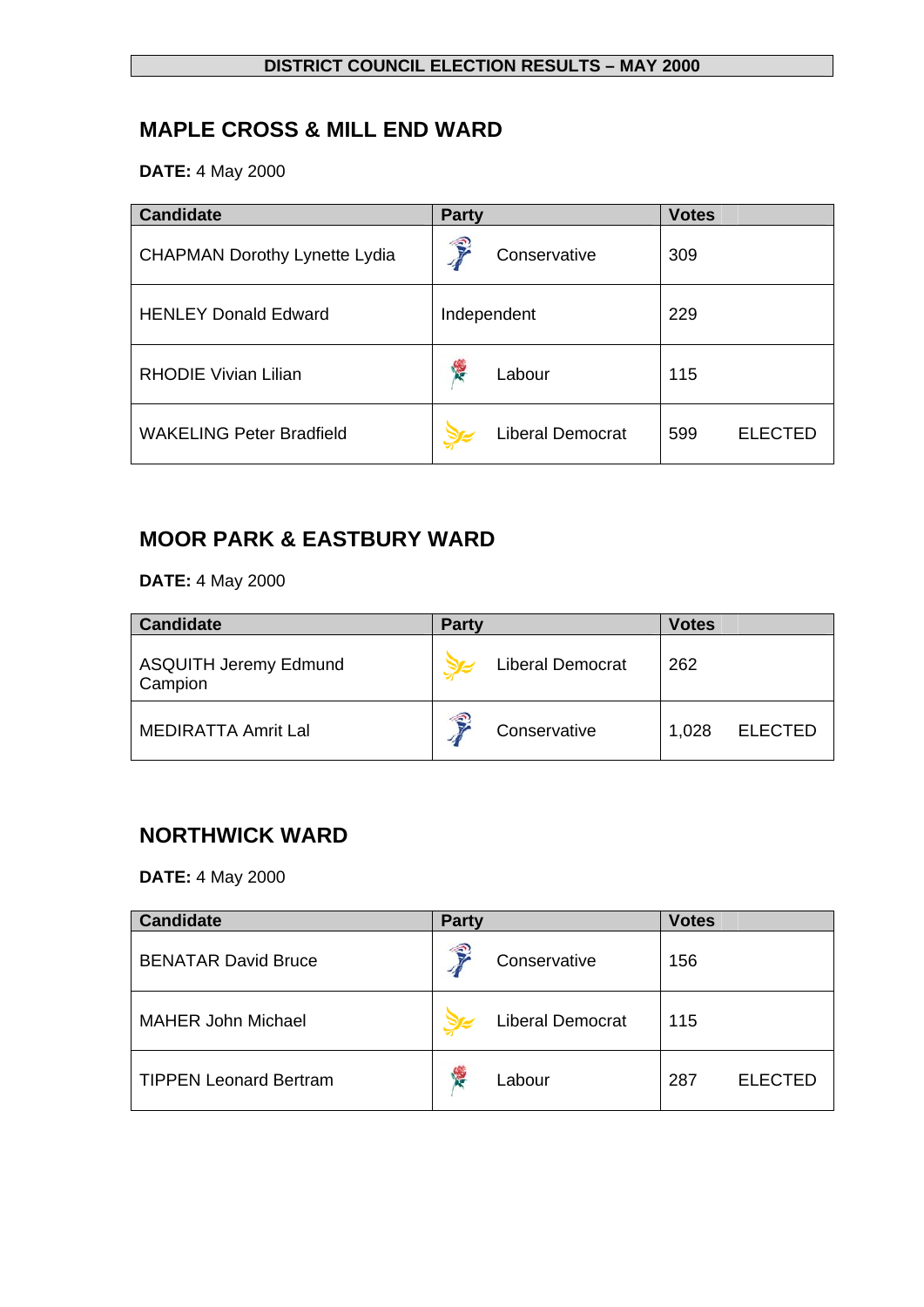# **OXHEY HALL WARD**

**DATE:** 4 May 2000

| <b>Candidate</b>               | <b>Party</b> |                         | <b>Votes</b> |                |
|--------------------------------|--------------|-------------------------|--------------|----------------|
| <b>CAMERON Margaret</b>        |              | <b>Liberal Democrat</b> | 113          |                |
| <b>GILLICK Victor Geoffrey</b> | 号            | Conservative            | 383          | <b>ELECTED</b> |
| <b>LAKE Madeleine Mary</b>     | Y.           | Labour                  | 196          |                |

### **PENN WARD**

**DATE:** 4 May 2000

| <b>Candidate</b>                      | <b>Party</b>            | <b>Votes</b>          |
|---------------------------------------|-------------------------|-----------------------|
| <b>PROVIDENCE Gladstone</b><br>Samuel | <b>Liberal Democrat</b> | <b>ELECTED</b><br>527 |
| <b>SANSOM David Norman</b><br>Roger   | €<br>Conservative       | 361                   |
| <b>WARBURTON David</b>                | <b>RE</b><br>Labour     | 150                   |

## **RICKMANSWORTH WARD**

| <b>Candidate</b>                   | <b>Party</b>            | <b>Votes</b>          |
|------------------------------------|-------------------------|-----------------------|
| <b>STEVENSON Beryl</b><br>Margaret | <b>Liberal Democrat</b> | 207                   |
| THEOBALD, Mary                     | ٠,<br>Labour            | 128                   |
| <b>WILLIAMS, Francis Graham</b>    | €<br>Conservative       | <b>ELECTED</b><br>648 |